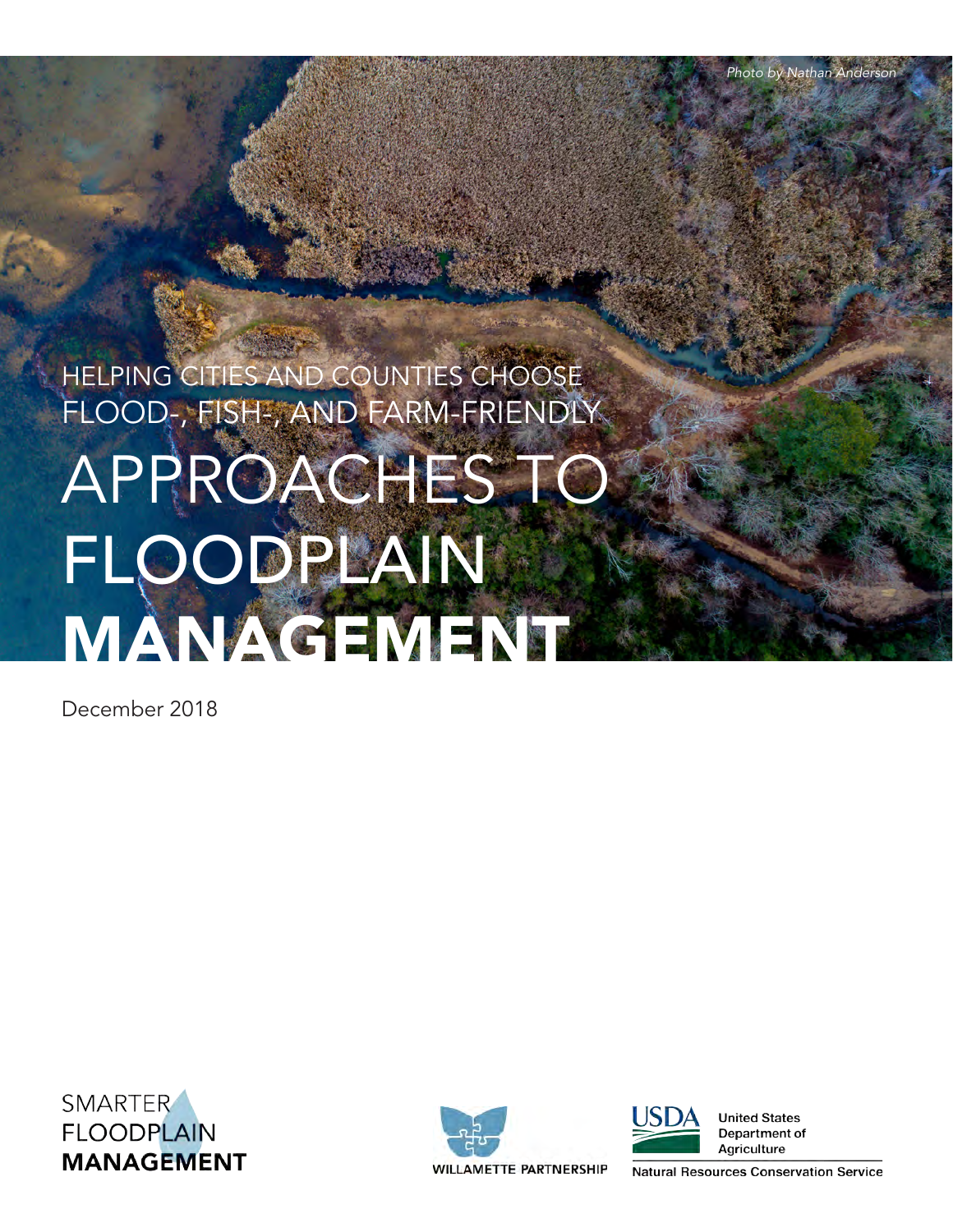## PROJECT SUMMARY

In 2014, Willamette Partnership and its partners at The Freshwater Trust, City of Portland, and Portland State University started a collaborative effort to improve floodplain management for the benefit of farms, cities, and fish. Our group was awarded a Natural Resources Conservation Service (NRCS) Conservation Innovation Grant to build a toolbox that could help local governments manage their floodplains to reduce risk of flooding and improve floodplain health. The goal was to create a flexible set of technical and policy-oriented tools that would spur innovative approaches – including potential compensatory mitigation markets that reward agricultural producers for maintaining healthy floodplains.

Early engagement with individual communities and through the Association of State Floodplain Managers demonstrated that the people who most clearly see the causes and results of changing land uses in floodplains (floodplains administrators, stormwater managers, land use planners, and public works directors, among others) are generally convinced of the need to steer development away from the most sensitive parts of floodplains and to invest in restoring more naturally-functioning floodplains. They see firsthand the flood damages, the concerned residents and business-owners, the regulatory compliance issues, the loss of productive farmland to development, and the harm to fish populations and other ecosystem services.

What they need is help making a compelling case for smarter floodplain management to people that are less connected to the issue. They need to be able to quantify the costs and benefits of development and restoration decisions to both elected officials and the general public, and to communicate a clear and compelling vision for how healthier, better-functioning floodplains can serve a community in both the short- and long-term.

Our goal throughout the project has been to provide practical decision-support tools to these on-the-ground





practitioners to help them articulate and build this future. We have achieved this goal in three ways:

- 1. Creating **technical tools** that help quantify natural floodplain functions, both to enable the use of marketbased approaches and as a tool for measuring and communicating the benefits of functioning floodplains and the risk that their loss presents.
- 2. Building **policy tools** that provide cities and counties with a set of pragmatic options, ready to be adapted to meet each community's unique floodplain management needs.
- **3. Direct engagement** with Pacific Northwest cities and counties to design and implement smarter local floodplain management strategies that reduce risk to people and property and better support natural systems.

Our results in these three areas have made it easier for local governments to manage floodplains in a way that benefits public safety, clean rivers and streams, and sustainable agricultural and urban communities. The quantification methods and local policy options are concrete tools that communities can start using now to change how they manage floodplains and how they communicate the value proposition of floodplain restoration to local stakeholders.

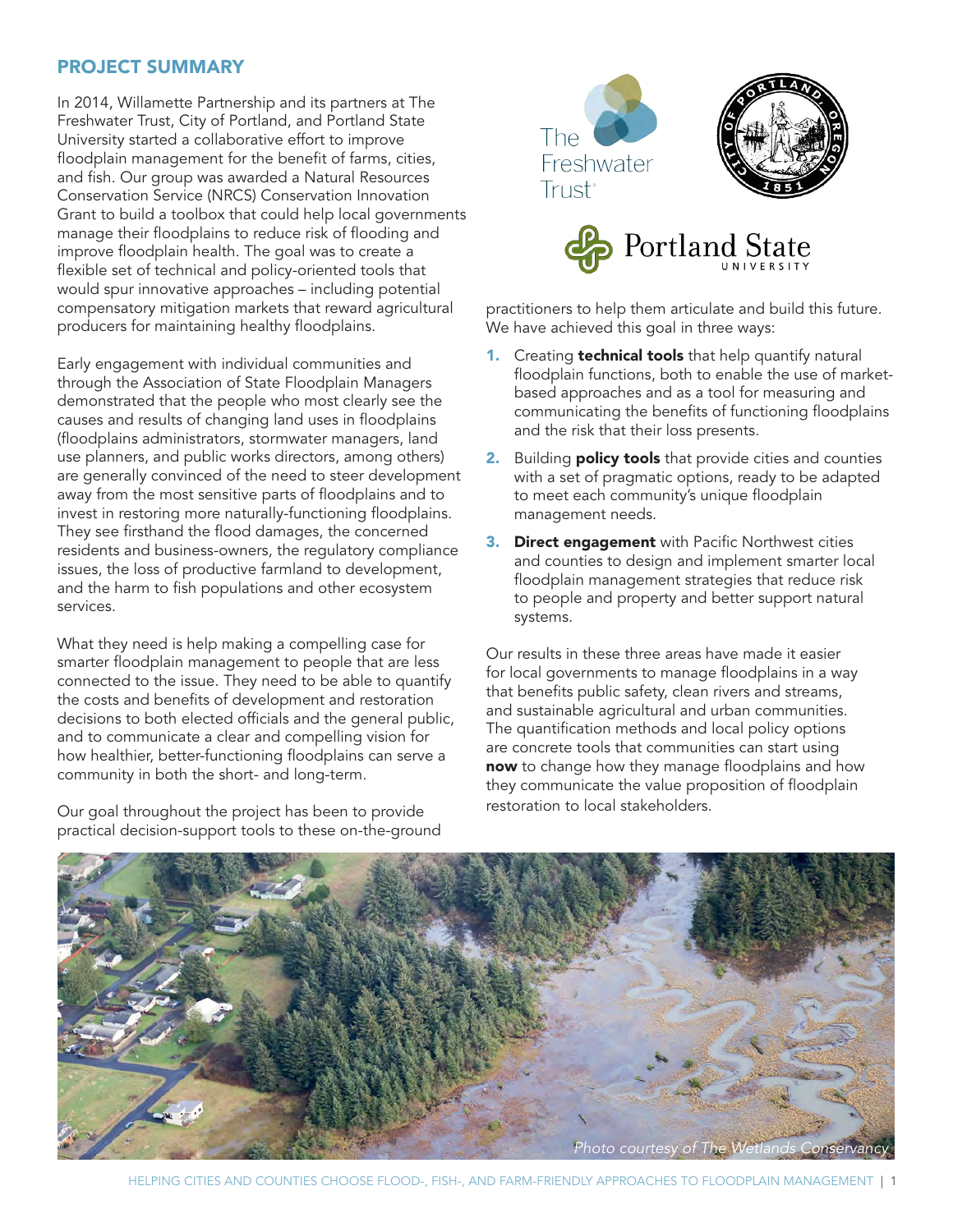## WHY SMARTER FLOODPLAIN MANAGEMENT? AND HOW?

Floodplains play a vital economic and ecological role in our society. They buffer developed areas from flood damage, recharge groundwater, maintain water quality, support healthy fish and wildlife populations, and provide recreation opportunities. Floodplain management in rural and suburban areas presents an especially important opportunity to ensure that growth and development occur in ways that support these values, as well as the overall economic and social sustainability of communities, in the long term.

We have known for decades, however, that the way we manage floodplains is often inconsistent with sustaining these essential functions. As development expands and intensifies, floodplains are less able to provide these beneficial services and the danger to people, property, and the environment increases. Many of our rivers and floodplains no longer function well enough to buffer us from flooding, or to support healthy fish populations. The cost of flood damages can be devastating, affecting not only homes and business in the floodplains, but also the communities that have to absorb the costs of floodrelated emergency services, lost business and wages, road closures and cleanup, overwhelmed treatment facilities, and stormwater overflows.

Our project originally identified a biological opinion, developed in Oregon to address impacts of the National Flood Insurance Program (NFIP) on threatened and endangered fish, as a potential policy driver of better floodplain management decisions. A draft version of the opinion available in 2014 indicated that local governments would likely be required to ensure compensatory mitigation



A naturally functioning floodplain allows floodwaters to slow down and spread out across the landscape, reducing flood risk to downstream communities, enhancing water quality, recharging groundwater aquifers, and creating habitat for fish and wildlife. When development alters a floodplain, the depth and velocity of floodwaters increase. This creates greater risk to life and property, washes pollutants into our waterways, and damages sensitive habitat.

*Diagrams courtesy of Wolf Water Resources*

for key natural functions - flood storage, water quality, and riparian vegetation - for any development permitted in the floodplain. However, as implementation of the opinion foundered, our work increasingly focused on other drivers for smarter floodplain management.

We found an eager and attentive audience in floodplain managers and other local government staff interested in steering development away from, and investing in restoration in, floodplains. Regardless of whether the path is a marketbased, regulatory, voluntary, or collaborative approach (and usually it is a combination), we found that local governments needed help in:





Making the case to decision-makers and the public for protecting and restoring floodplains as a way of improving community livability and resilience;



**Identifying pragmatic options for balancing** local economic development needs with societal expectations about reducing flood risk and improving environmental quality; and



Navigating a **complex policy environment** at the intersection of land use, water quality and quantity, and endangered species.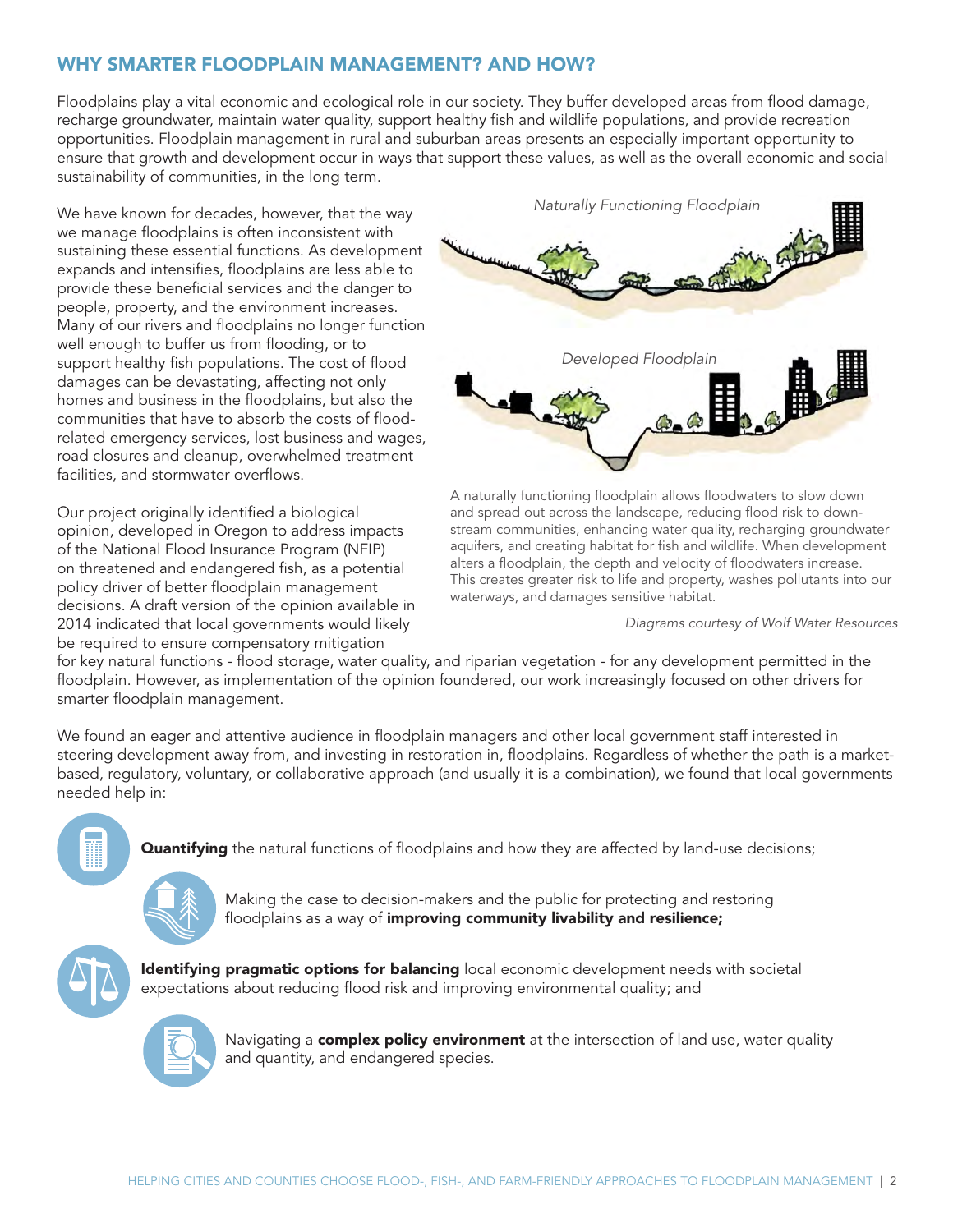# THE PRODUCTS

### TECHNICAL TOOLS

Willamette Partnership and our partners at Wolf Water Resources developed the Flood Attenuation Impact Mitigation (FAIM) Tool to quantify the impacts of development and restoration actions on flood storage and attenuation. The tool is designed to make local policies requiring compensatory mitigation for floodplain fill more effective and simpler to implement. It can also help demonstrate how small actions in the floodplain - whether allowing development or investing in restoration - can add up to significant changes in the ability of the floodplain to handle flood events.

Project partner The Freshwater Trust developed an innovative prototype Restoration Enhancement Modeling (REM) Tool to quantify the water quality benefits of floodplain restoration and reconnection projects. The REM tool is unique in that it uses published evidence of the water quality outcomes of restoration projects to estimate the likelihood a proposed restoration action can achieve a water quality improvement target, for example, how restoring a portion of riverine floodplain to riparian forest might reduce nutrient runoff from adjacent agricultural lands. While the size of the underlying database currently limits use of the tool in local-level permitting, it shows significant potential for prioritizing restoration opportunities, communicating the benefits of floodplain restoration, and assessing the potential contribution of restoration to meeting regulatory water quality standards.

Additional technical tool products include an inventory of existing technical tools and an overview of results from testing the FAIM and REM tools in pilot communities.

## POLICY TOOLS

Willamette Partnership developed a series of model local policy documents, including flood ordinance, comprehensive plan, and mitigation guidance language. However, engagement with pilot communities and a greater understanding of the unique challenges each community faces, combined with significant regulatory uncertainty around the intersection of federal policies, led us to conclude that a **menu of local policy options** would prove more useful for most city and county staff to explore different routes to smarter floodplain management. The document outlines a set of policy options, from improved floodplain mapping to limiting development impacts to investing in planning and restoration, and it provides specific examples of actions individual communities around the Pacific Northwest have taken to manage flood risk and improve natural functions.

In working directly with local government staff, we identified a need for a comprehensive overview of federal, state, and local-level policies affecting land-use *Restoration Enhancement Modeling (REM) Tool*



*Flood Attenuation Impact Mitigation (FAIM) Tool*

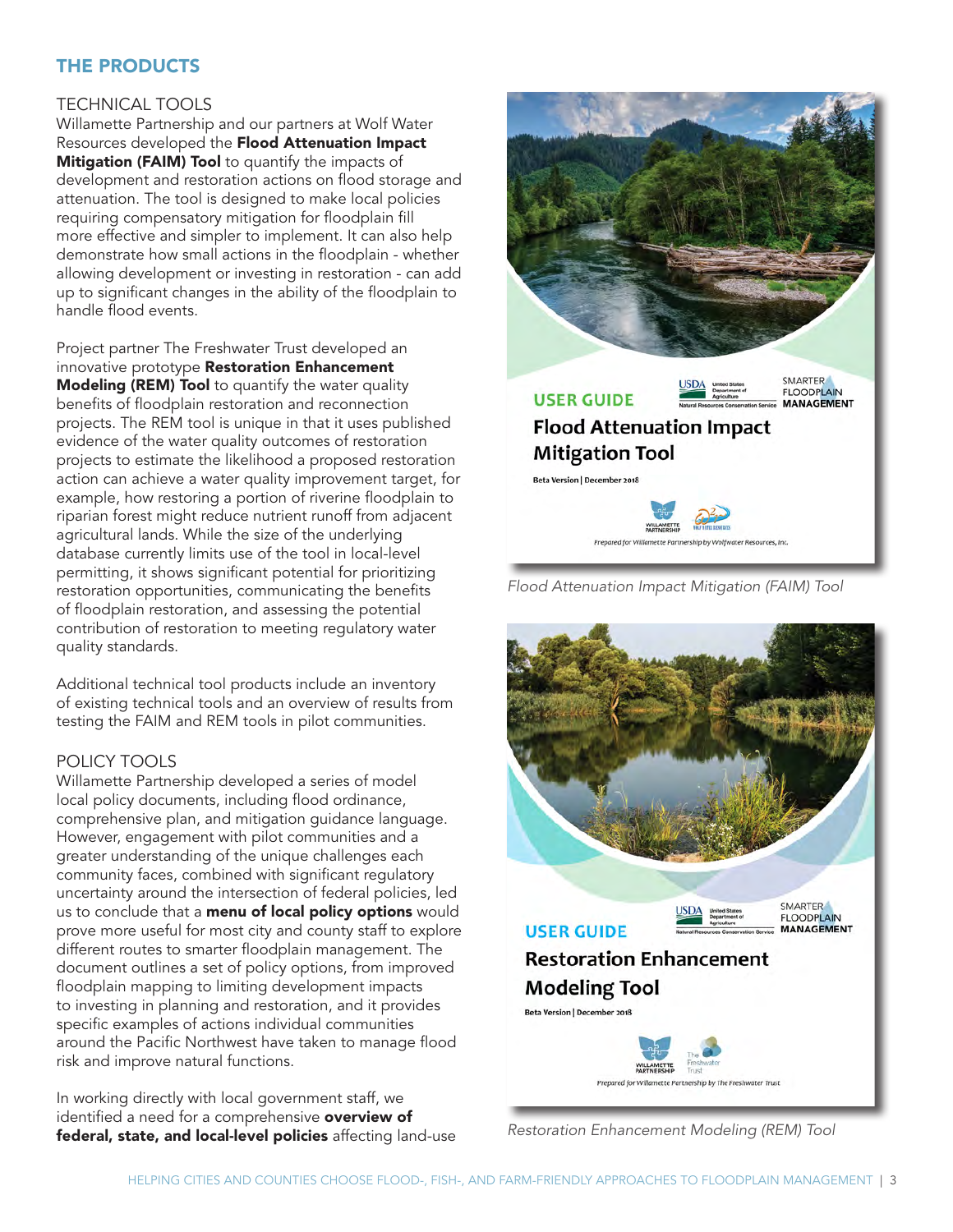decisions in floodplains. In collaboration with partners in a multi-stakeholder project in Washington County, Oregon, we developed a concise overview outlining each level of policy and how local governments are affected by and/ or can utilize different policies to achieve their floodplain management goals.

#### DIRECT ENGAGEMENT

Litigation and controversy around the Oregon NFIP biological opinion made our original plans of large workshop-style convenings to review and refine grant projects infeasible. A fortuitous side effect of this challenge was a greater number and type of engagements with local governments, including:

#### DEEP DIVES

We collaborated closely with three Oregon communities to identify and then evaluate alternative approaches to floodplain management.

We developed an analysis for the City of Portland for how compensatory mitigation could play a role in an innovative project in the Johnson Creek watershed aimed at improving fish habitat and water quality while reducing flood risk on residential and industrial properties to meet the City's economic development goals.

We partnered on the Cedar Mill Creek/North Johnson Creek flood remediation

project in Washington County, working directly with the collaborative effort to find ways to alleviate flood damage through non-structural solutions, along with traditional detention and drainage approaches. We also provided background on regulatory policy to local decision-makers and helped the county explore changes to their local flood code that could help reduce development impacts and qualify residents for flood insurance discounts through the



voluntary Community Ratings System.

*courtesy of Clean Water Services*

We worked directly with the City of Troutdale, a rapidly urbanizing community on the edge of the Portland metro area, to identify and evaluate changes to local code that could help balance economic development, natural functions, and public safety. The City has adopted significant policy changes and is interested in submitting the results to the federal agencies involved in the NFIP biological opinion, in hopes of securing regulatory assurances as an "early action" community.

#### POLICY CROSS-POLLINATION

In addition to the in-depth pilots above, we drew from floodplains management success stories in many Oregon and Washington State communities to help build the menu of local policy options described above. This work included conversations with the cities of Salem, Albany, Corvallis, Enterprise, Troutdale, Portland, Beaverton; the Eugene Water and Electric Board, Clean Water Services, Multnomah County Drainage Districts, and Metro Regional Government; and Tillamook, Wallowa, Harney, Columbia, and Clackamas counties in Oregon; and local government and non-profit colleagues working in Pierce, Thurston, and King counties in Washington. We also benefited from significant support and information

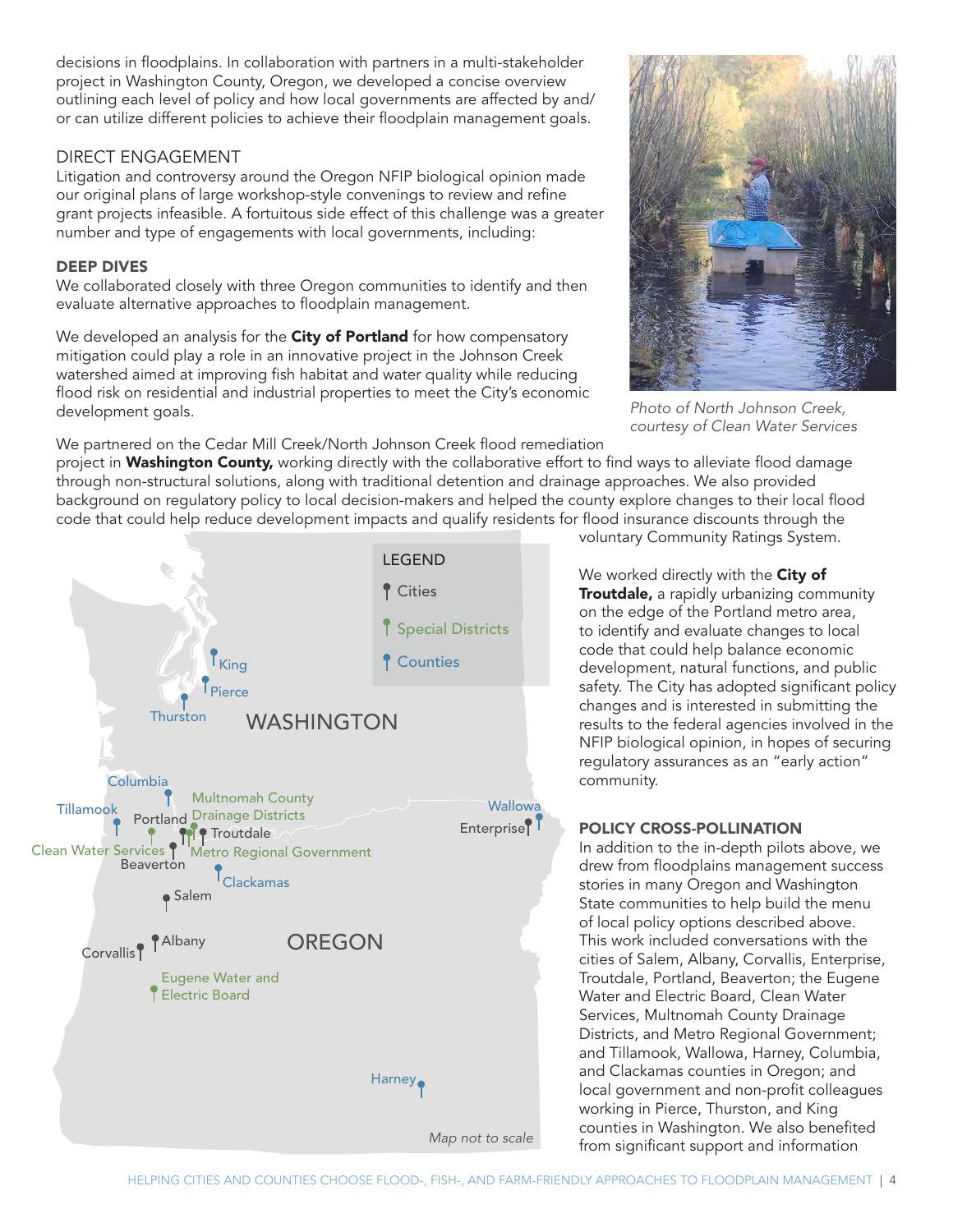

*Jason Nuckols of The Nature Conservancy at a restoration site on Middle Fork Willamette River, photo courtesy of Austin Melcher*

from staff at Oregon's Department of Land Conservation and Development, the Washington Department of Ecology, the Federal Emergency Management Agency, the National Marine Fisheries Service, and the Association of State Floodplain Managers.

#### TESTING QUANTIFICATION TOOLS

We pilot tested draft flood attenuation and water quality quantification tools on projects (and with support from local government staff) in the cities of Portland and Hillsboro, as well as on a floodplain restoration project led by The Nature Conservancy in Lane County, Oregon. We also engaged with experts at the National Marine Fisheries Service and The Nature Conservancy to ensure the tools and pilot results were relevant to the technical and policy needs of managing floodplains.

#### SHARING LEARNING AND RESULTS

In addition to interactions with individual local governments, we had opportunities to access a broader diversity of local government staff through workshops and speaking engagements through the Association of State Floodplain Managers and its regional chapter, the Northwest Regional Floodplain Management Association. Annual meetings of these groups provided an opportunity to draw information and share results with floodplain managers around the nation, with the regional forum in particular helping us connect with floodplain administrators from many different communities in Oregon, Washington, Idaho, and Alaska. We also provided several informational briefings for legislative staff interested

in how uncertainty around the biological opinion might affect Oregon cities and counties.

These deeper and broader interactions with local governments and their staff, decision-makers, partners, and stakeholders provided us with a much more nuanced understanding of the challenges and opportunities they face.



*Workshop with Northwest Regional Floodplain Management Association (NORFMA) members*